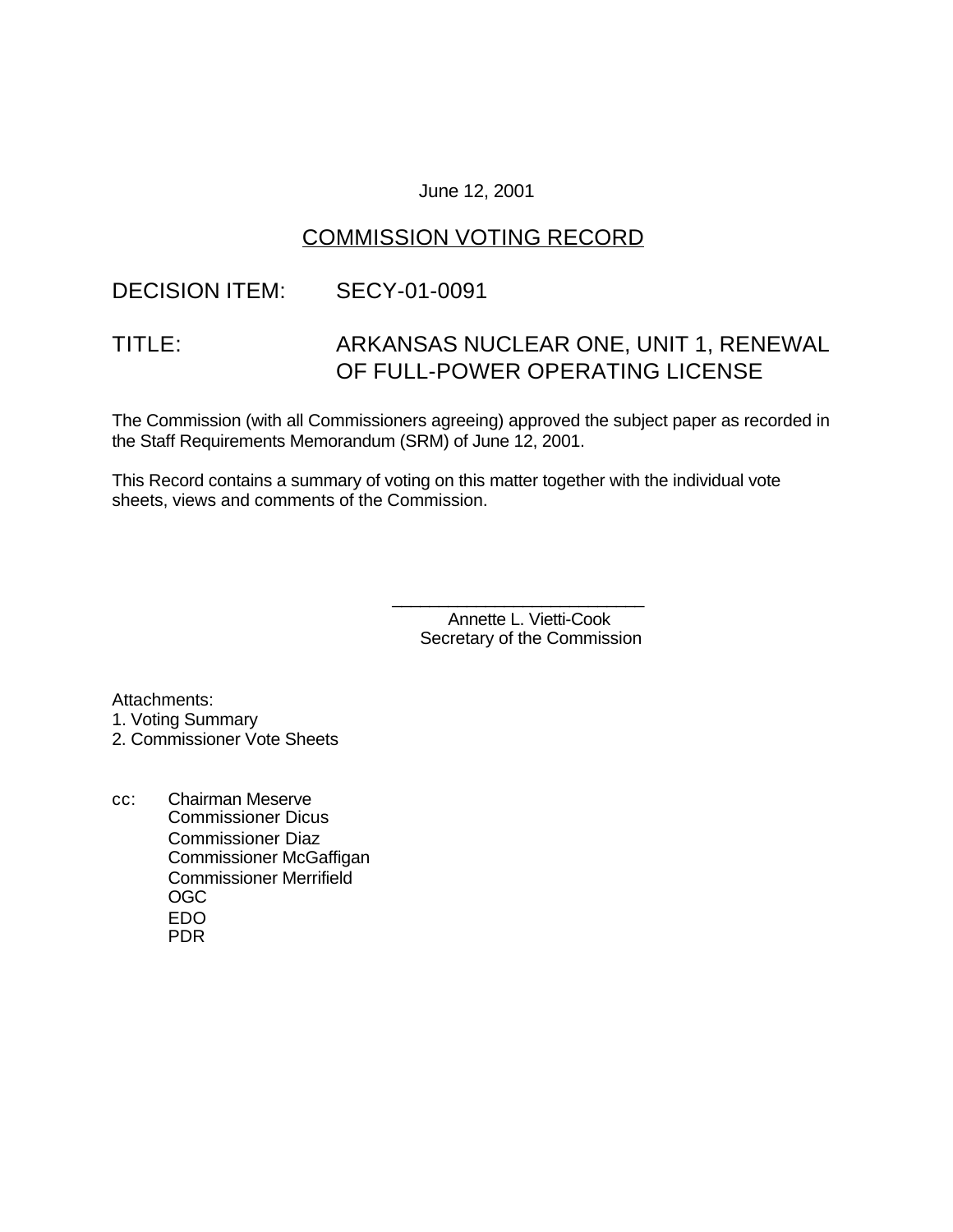# VOTING SUMMARY - SECY-01-0091

# RECORDED VOTES

|                    | <b>NOT</b><br>APRVD DISAPRVD ABSTAIN PARTICIP COMMENTS |   | DATE    |
|--------------------|--------------------------------------------------------|---|---------|
| CHRM. MESERVE      | X                                                      | X | 6/6/01  |
| <b>COMR. DICUS</b> | X                                                      |   | 5/23/01 |
| COMR. DIAZ         | X                                                      | X | 5/24/01 |
| COMR. McGAFFIGAN X |                                                        | X | 6/6/01  |
| COMR. MERRIFIELD X |                                                        | X | 5/31/01 |

# COMMENT RESOLUTION

In their vote sheets, all Commissioners approved the staff's recommendation and some provided additional comments. Subsequently, the comments of the Commission were incorporated into the guidance to staff as reflected in the SRM issued on June 12, 2001.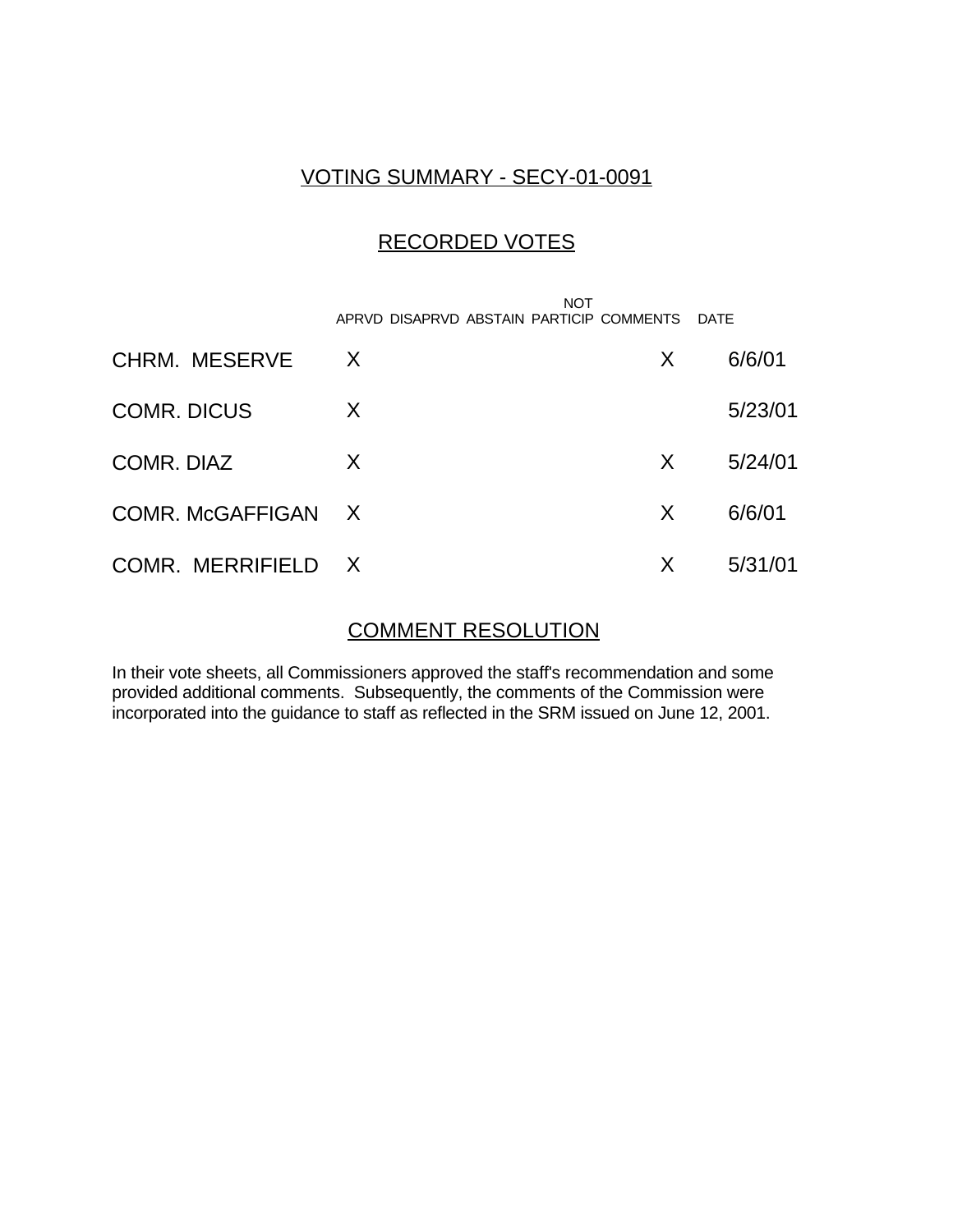### **Commissioner Comments on SECY-01-0091**

## Chairman Meserve

I approve the staff's recommendation to authorize the Director of the Office of Nuclear Reactor Regulation to renew the operating license of ANO-1 for an additional 20 years, upon making the appropriate findings on safety and environmental matters. I also note that the staff will make any necessary conforming changes to the renewed license as a result of any pending licensing actions while the Commission is considering the staff's recommendations.

I commend the technical reviewers, regional inspectors, other involved staff, and the project manager, Mr. Prato, for their efforts in completing this rigorous review so swiftly.

#### Commissioner Diaz

I approve the staff's recommendation that the Commission authorize the Director of NRR to renew the operating license for Arkansas Nuclear One, Unit 1, upon making the appropriate findings on safety and environmental matters. I also acknowledge that the staff will make any necessary conforming changes to the renewed license as a result of any pending licensing actions while the Commission considers the staff's recommendations.

I commend the staff and Mr. Robert Prato, NRR project manager for ANO-1 license renewal for their efforts. It is clear that this thorough review was conducted with utmost efficiency and is an outstanding example of how NRC actions can meet all of the performance goals identified in the NRC's Strategic Plan. It is noteworthy that although license renewal can take about 30 months, this exacting review was completed in about half this time.

#### Commissioner McGaffigan

I approve the staff's recommendations in SECY-00-0010, as follows:

I approve authorizing the Director of NRR to renew the operating license for ANO-1, upon making the appropriate findings on safety and environmental matters.

I acknowledge that the staff will make any necessary conforming changes to the renewed licenses as a result of any pending licensing actions while the Commission is considering the staff's recommendations.

I join Commissioners Diaz and Merrifield in commending staff and senior management for their outstanding efforts associated with the thorough and timely review of this renewal application. I also commend the ACRS for their extraordinary effort in carrying out their statutory function of reviewing the safety evaluation report and expeditiously providing their views to the Commission. I particularly appreciate ACRS's comments regarding the potential need at some point in the future to revise the aging management program to deal with cracking at weld joints of the control rod drive mechanisms (CRDM) pressure boundary in light of the recent observations of circumferential cracking in CRDM nozzle penetrations at Oconee Unit 3. I concur with ACRS's expectation that this current problem will be resolved within our normal processes and that the